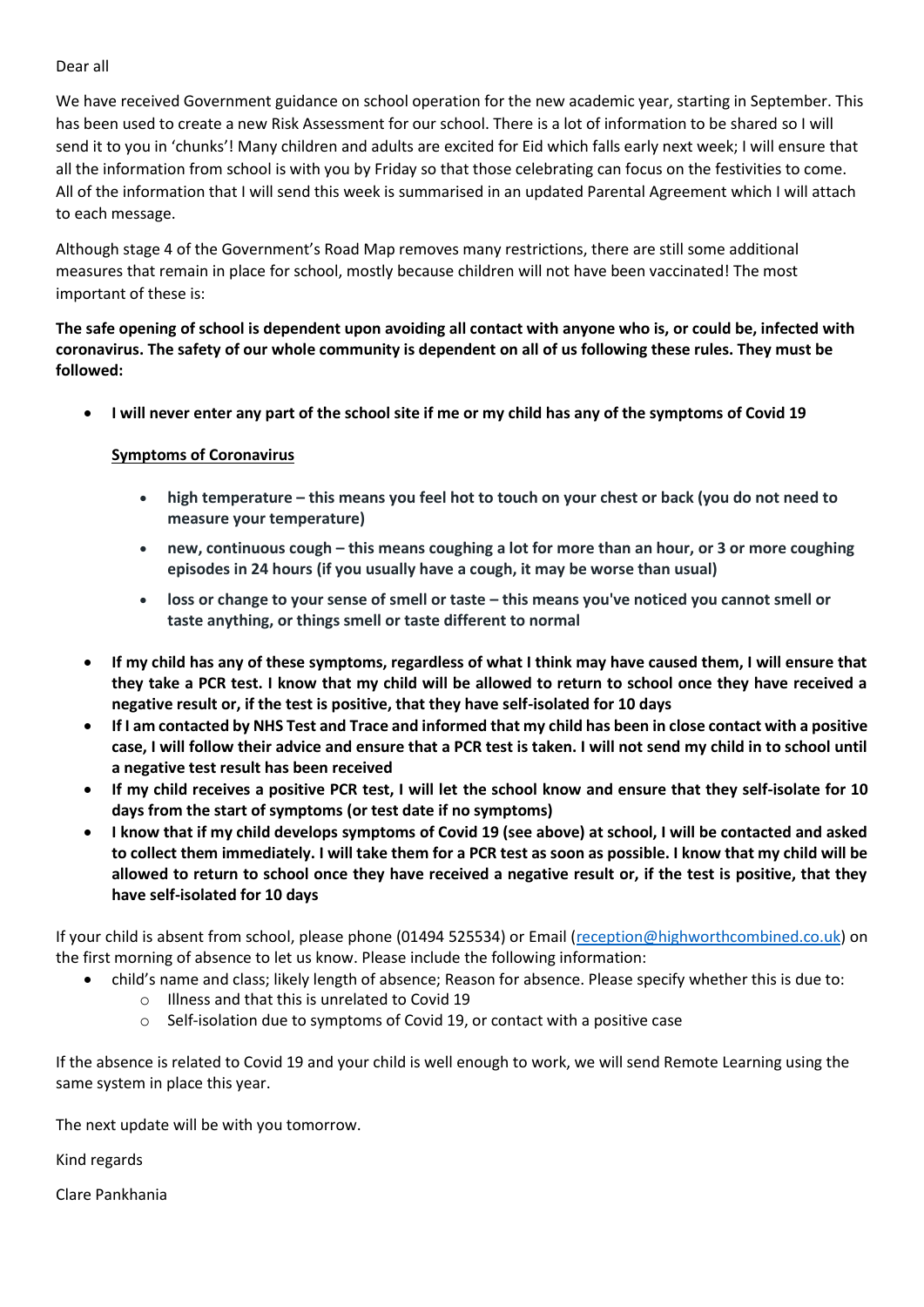**The safe opening of school is dependent upon avoiding all contact with anyone who is, or could be, infected with coronavirus. The safety of our whole community is dependent on all of us following these rules. They must be followed:**

**I will never enter any part of the school site if me or my child has any of the symptoms of Covid 19**

## **Symptoms of Coronavirus**

- **high temperature – this means you feel hot to touch on your chest or back (you do not need to measure your temperature)**
- **new, continuous cough – this means coughing a lot for more than an hour, or 3 or more coughing episodes in 24 hours (if you usually have a cough, it may be worse than usual)**
- **loss or change to your sense of smell or taste – this means you've noticed you cannot smell or taste anything, or things smell or taste different to normal**
- **If my child has any of these symptoms, regardless of what I think may have caused them, I will ensure that they take a PCR test. I know that my child will be allowed to return to school once they have received a negative result or, if the test is positive, that they have self-isolated for 10 days**
- **If I am contacted by NHS Test and Trace and informed that my child has been in close contact with a positive case, I will follow their advice and ensure that a PCR test is taken. I will not send my child in to school until a negative test result has been received**
- **If my child receives a positive PCR test, I will let the school know and ensure that they self-isolate for 10 days from the start of symptoms (or test date if no symptoms)**
- **I know that if my child develops symptoms of Covid 19 (see above) at school, I will be contacted and asked to collect them immediately. I will take them for a PCR test as soon as possible. I know that my child will be allowed to return to school once they have received a negative result or, if the test is positive, that they have self-isolated for 10 days**

In addition, I know that in sending my child to school I am agreeing that everyone in my household will follow every one of these steps. I know that this is essential to ensure the safety of my child, Highworth staff and our community.

- I know that if my child is unable to attend school, I need to email [reception@highworthcombined.co.uk](mailto:reception@highworthcombined.co.uk), giving the following information: child's name and class; likely length of absence; Reason for absence. Please specify whether this is due to:
	- o Illness and that this is unrelated to Covid 19
	- o Self-isolation due to symptoms of Covid 19, or contact with a positive case
- I will send my child to school every day with a bottle of water with their name written clearly on it as I know that the school drinking fountains will not be available
- I will send my child to school with their lunchbox if needed
- If my child is in Nursery, I will send them to school with a change of clothes in a named bag
- I will ensure that my child is ready to start lessons by arriving between 8.45am and 8.55am. If my child is late, I know that I will need to take them to the main office entrance to the school and that they will be recorded as having arrived late
- If my child is in Nursery, I know that I should take them into the cloakroom, help them hang up their coat etc. and then accompany them into the classroom
- If my child is in Reception, I will wait with them behind the gate to the playground until it opens at 8.40am, when I will walk with them to the classroom door